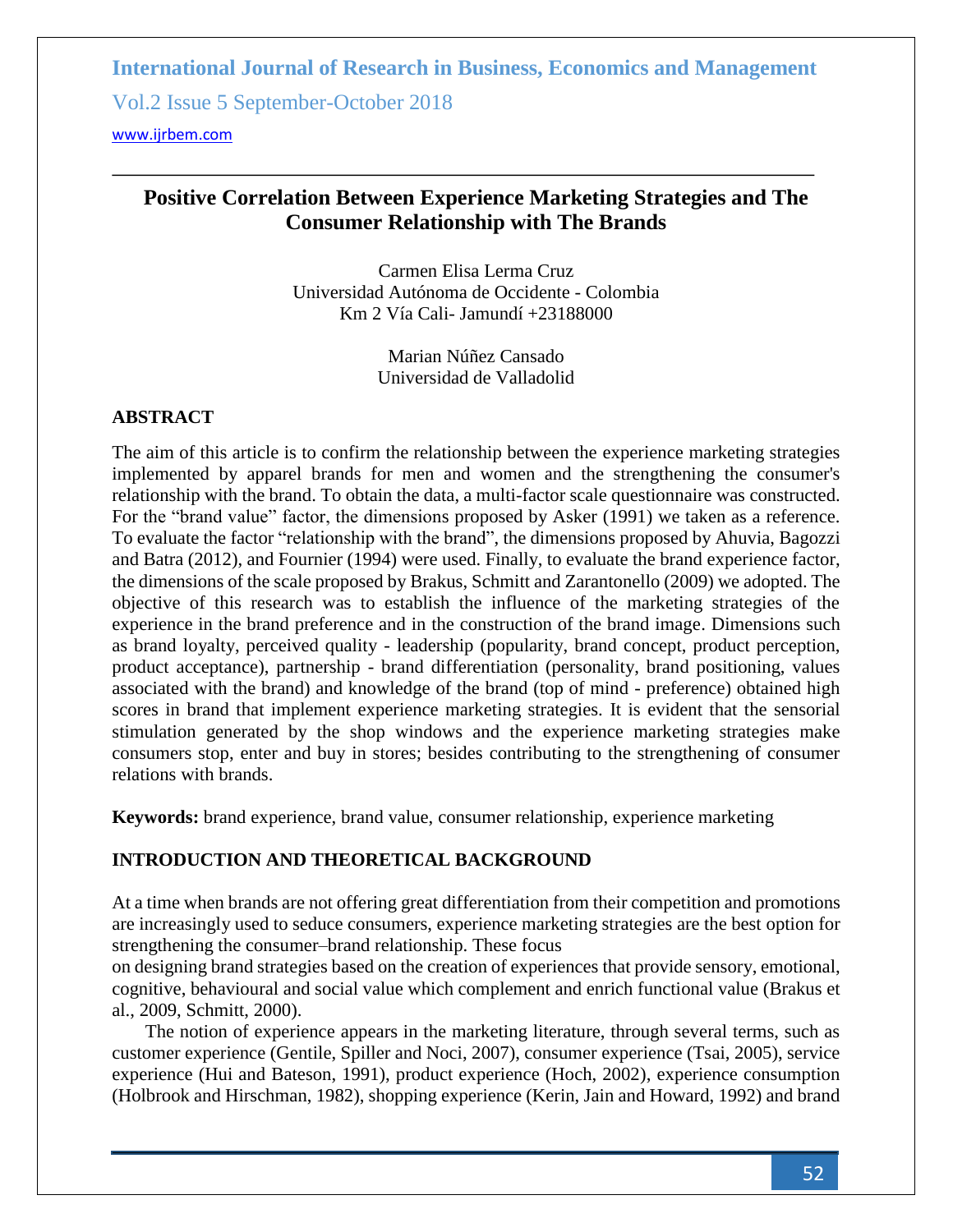<www.ijrbem.com>

experience (Brakus et al., 2009). The first authors to include the concept of experience in the field of marketing were Holbrook and Hirschman (1982), who approached experience as a personal event with an important emotional meaning, based on interaction with stimuli (products and/or services consumed). Today, experience is considered an important element in the life of the consumer. Therefore, experience is added to the offer of products and services to adapt to the needs of the postmodern consumer (Schmitt, 1999; Su, 2011).

The consumption of products and services does not have exclusively objective, functional or rational characteristics, but also, contains the experiential dimension. In this sense, it is important to recognize that, although experiences are individual events, they occur in response to stimuli; and these are not spontaneous but induced, since they have reference and intentionality (Bellos and Kavadias, 2011; Schmitt, 1999). For this reason, Pine and Gilmore (1999) affirm that an experience occurs when a company uses the service as a stage, or a product as an element to involve the client and create something memorable for him and her. This memorable experience allows the consumer to explore all their senses through the characteristics of the company's offer (Schmitt, 1999). The strategic aspects of the aspects of the experience are presented in Table 1.

|   | <b>EXPERIENCE</b> | <b>DESCRIPTION</b>                                                                                                                                                                 |
|---|-------------------|------------------------------------------------------------------------------------------------------------------------------------------------------------------------------------|
|   | <b>SENSE</b>      | Experiences that involve sensory perceptions: sight,<br>hearing, touch, taste, smell.                                                                                              |
|   | <b>FEEL</b>       | Experiences that involve feelings and emotions.                                                                                                                                    |
| 3 | <b>THINK</b>      | Affective and cognitive experiences: these appeal to<br>the intellect with the purpose of creating cognitive<br>experiences that solve problems and attract clients<br>creatively. |
|   | <b>ACT</b>        | Experiences that involve the physical and are intended<br>to affect bodily experiences, lifestyles and<br>interactions.                                                            |
| 5 | <b>RELATE</b>     | These experiences are the result of relating to a group.                                                                                                                           |

|  | Table 1: Strategic aspects of experience |
|--|------------------------------------------|
|  |                                          |

Source: Alcaide Casado (2010, p. 277).

Initially, experience marketing strategies were implemented in the services category. Later, these were associated with the functional attributes of a product and subsequently brand experiences were implemented (Brakus et al., 2009). This type of strategy is based on the differentiation of non - functional aspects of the product. That is to say, today consumers take for granted the characteristics and functional advantages of products, as well as the quality (Schmitt, 2000) and thus differentiation must take another course, i.e. experience.

Experience marketing strategies directly influence the construction and/or strengthening of brand value. Thus, it is essential to review models for measurement of this aspect. In addition, the relationship between the consumer and the brand is a dimension that is included in the measurement of the value of the brand. Several authors have theorized and highlighted the relationship between the construction of the brand and the consumer. For instance, Zarantonello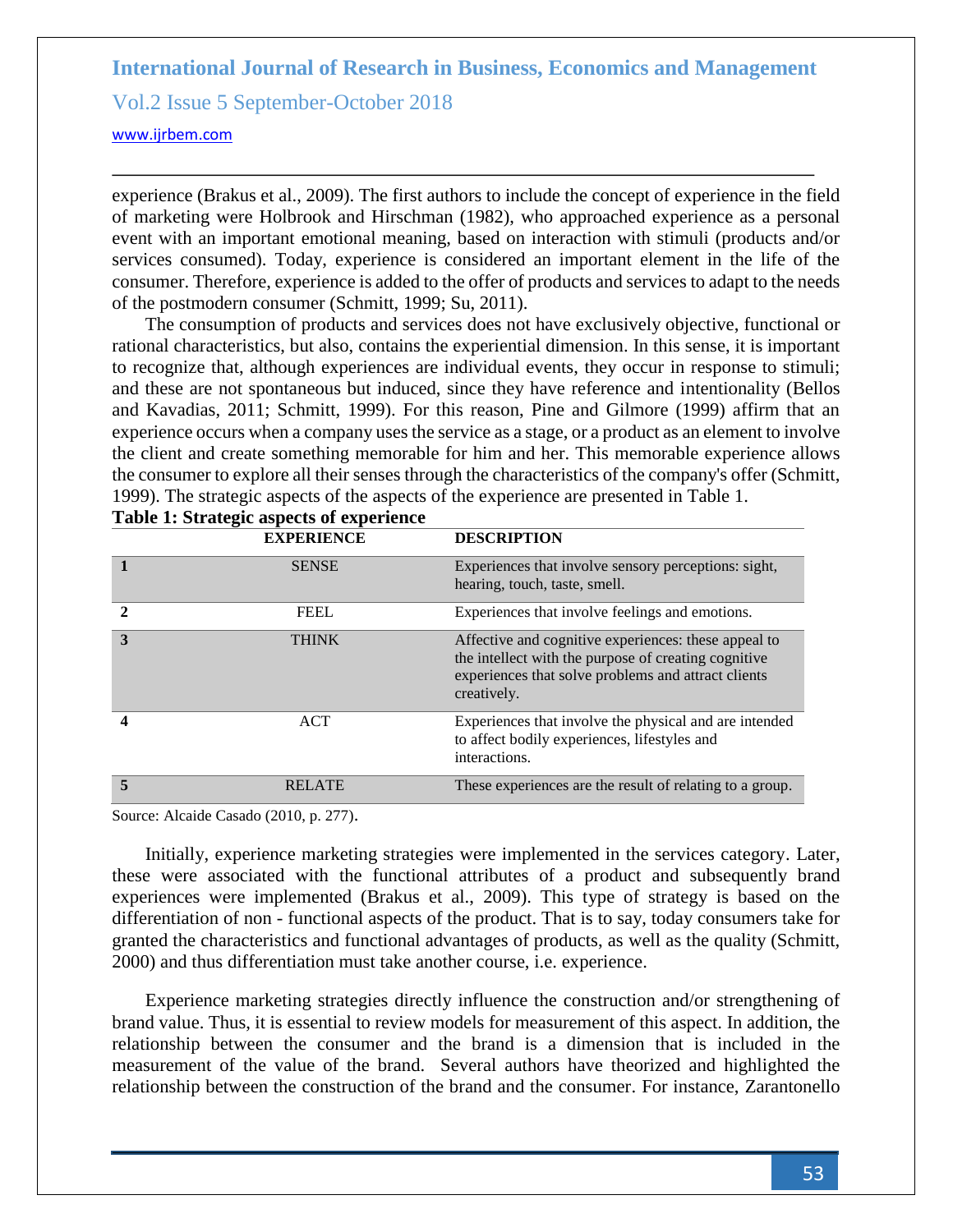and Schmitt (2010) studied the relationship between attitudes, purchase intention, attraction and the brand experience based on different dimensions (sensory, affective, intellectual and behavioural).

Regarding brand equity, several measurement models have been identified (see Table 2) that essentially answer the following questions: How valuable is your brand? How has its value evolved over time? To what extent is the brand affected by communication problems? Moreover, three approaches to brand loyalty have been identified. The first approach affirms that brand loyalty is an effective behaviour, materialized in repeat purchases of the same product, or from the same brand or supplier (Delgado, 2004; Rodríguez et al., 2002). The second approach defines brand loyalty as an attitude: a psychological commitment on the part of the consumer, which includes positive feelings towards a product, brand or organization and is based on experiences and the relationship with customer needs (Ottar, 2007). In the third approach (attitudinal / behavioral), brand loyalty includes brand commitment and repurchase behavior, and this is how loyalty transforms into the consumer's psychological commitment to the brand. This is evidenced by a positive attitude and an effective intention to repurchase (Beatty and Kahale, 1988, Bloemer and Kasper, 1993, 1995, Dick and Basu, 1994, Jacoby and Kyner, 1973, Martin and Rodríguez, 2001, Pritchard et al. al., 1999; Vázquez and Álvarez, 2007).

| <b>SYSTEM</b>                                                                  | <b>FACTORS</b>                                                                                                                                                                                                                                                                                                                                                                                                                     |  |  |  |
|--------------------------------------------------------------------------------|------------------------------------------------------------------------------------------------------------------------------------------------------------------------------------------------------------------------------------------------------------------------------------------------------------------------------------------------------------------------------------------------------------------------------------|--|--|--|
| Brand Asset Valuator, developed by<br>Young & Rubicam, Inc.                    | Differentiation: measure in which the brand distinguishes<br>itself from its competitors in the market.<br>Relevance: measures if the brand has personal relevance for<br>the consumer. Does it mean anything? Is it appropriate?<br>Esteem: measures how close the brand is to being perceived<br>as the best in its category.<br>Knowledge: the consumer's understanding of the identity of<br>the brand and what it represents. |  |  |  |
| Equitrend, a brand value measurement<br>system designed by Total Research      | Notoriety: percentage of people who have a favourable<br>opinion of the brand.<br>Perceived quality: measured using 11 items on a scale ranging<br>from "unacceptable" to "outstanding".<br>User satisfaction: the average quality value that the brand<br>receives from its regular users.                                                                                                                                        |  |  |  |
| Interbrand System developed by                                                 | Financial analysis: brand product income.                                                                                                                                                                                                                                                                                                                                                                                          |  |  |  |
| Interbrand, a brand consultancy firm                                           | Market analysis: brand effect index.                                                                                                                                                                                                                                                                                                                                                                                               |  |  |  |
| located in the United Kingdom that<br>conducts international trademark studies | Brand strength analysis: market strength, market leadership,<br>brand stability, current market prospects, brand extension<br>possibilities, internationalization potential and adaptation to<br>time, brand support and legal protection.                                                                                                                                                                                         |  |  |  |
| Brand Equity Ten, developed by                                                 | Loyalty                                                                                                                                                                                                                                                                                                                                                                                                                            |  |  |  |
| Aaker (1999)                                                                   | Perceived quality/leadership                                                                                                                                                                                                                                                                                                                                                                                                       |  |  |  |
|                                                                                | Association/differentiation                                                                                                                                                                                                                                                                                                                                                                                                        |  |  |  |
|                                                                                | Brand conscience                                                                                                                                                                                                                                                                                                                                                                                                                   |  |  |  |
|                                                                                | Market behaviour                                                                                                                                                                                                                                                                                                                                                                                                                   |  |  |  |

| Table 2: Brand value measurement systems |  |
|------------------------------------------|--|
|------------------------------------------|--|

Note: authors' elaboration (2018)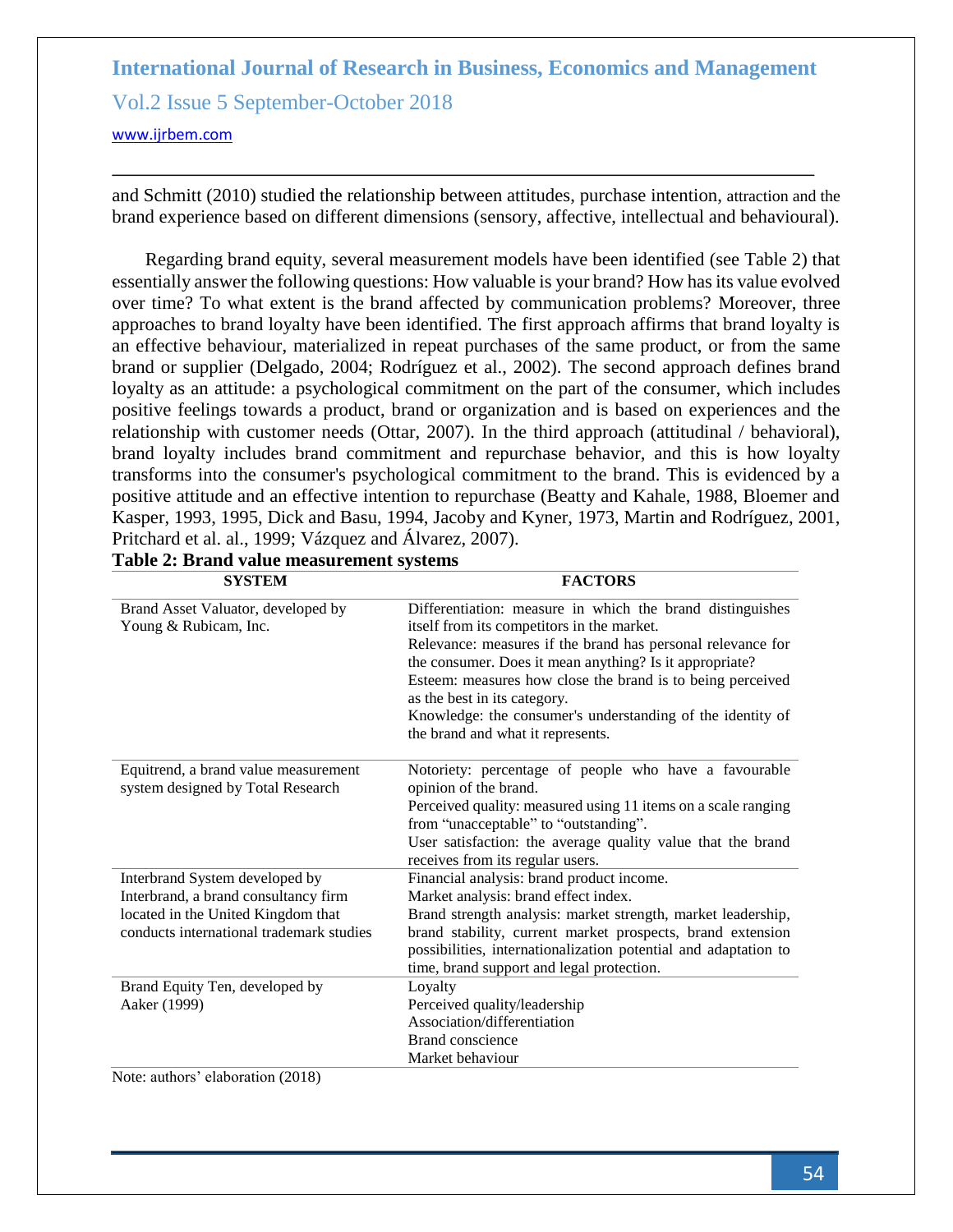Fournier (1985) suggests the notion of the "quality of the relationship" as an alternative to the construct "brand loyalty". She says that the quality of the brand relationship is similar in spirit to brand loyalty and proposes a six-dimensional model of brand relationship quality (BRQ) to evaluate the consumer's relationship with the brand. The six dimensions are: love and passion, self-connection (reflecting the degree to which the brand fulfils important tasks related to the identity of the consumer, or expresses some significant aspect of the self), interdependence (involving frequent interactions with the brand, greater scope and diversity of activities related to the brand and greater intensity of individual interaction events), commitment (intention to behave in a way that supports the longevity of the relationship), intimacy (personalization of brand information, stored in the memory) and the quality of the brand partner (reflecting the evaluation of the performance of the brand by the consumer in their association role).

Thus, the battlefield of the brands is focused on the creation of experiences and the fashion market has also ventured into this field. However, according to the results obtained in our previous research, apparel brands for men and women operating in the city of Cali - Colombia, still do not implement strategies that include all dimensions of the customer experience. Currently, the strategies employed focus on the visual stimulation of the consumer through a variety of tactics, such as: visual marketing, shop window design, exhibition and seduction merchandising. Shop windows are decorated based on themes; particularly seasons and/or special dates of the year (Valentine's Day, Mother's Day, Father's Day, Halloween, Christmas, and so on). Clothing is displayed in sets, including footwear, belts, bags and accessories (Beltrán et al., 2015). Therefore, this investigation focused on evaluating the effect of experience marketing strategies implemented by the brands under study in terms of their influence and impact on customer loyalty and the relationship of consumers with these brands. In addition, we evaluate how the consumer perceives the efforts of the brands to generate a sensory impact. Thus, this research grew out of the knowledge gap generated by previous research.

Experiential marketing is also known as sensory marketing, poly-sensory marketing and emotional marketing and is defined as the "last frontier of marketing". It was born when marketing specialists understood that consumers do not always behave rationally and therefore the implementation of this approach implies a true internal revolution. It is necessary to excite the client and all the stimuli must project the values of the brand in a self-referential circle that involves the client. Thus, marketing and customer management activities are focused on the search for a new source of competitive advantage, based on the differentiation and emotional involvement of customers and the creation of positive experiences linked to the brand and/or establishment.

The question that drove this research was: How do experience marketing strategies implemented by apparel brands in their stores contribute to strengthening the relationship of consumers with brands? The specific objectives were: (i) to characterize the brand elements: image, associated values, positioning, preference of the brands under study; (ii) to determine the weight of the dimensions of the experience in each of the brands; (iii) to determine the dimensions of the quality of the consumer's relationship with the brand. In addressing these objectives, it was possible to achieve the general objective, namely confirming the relationship between the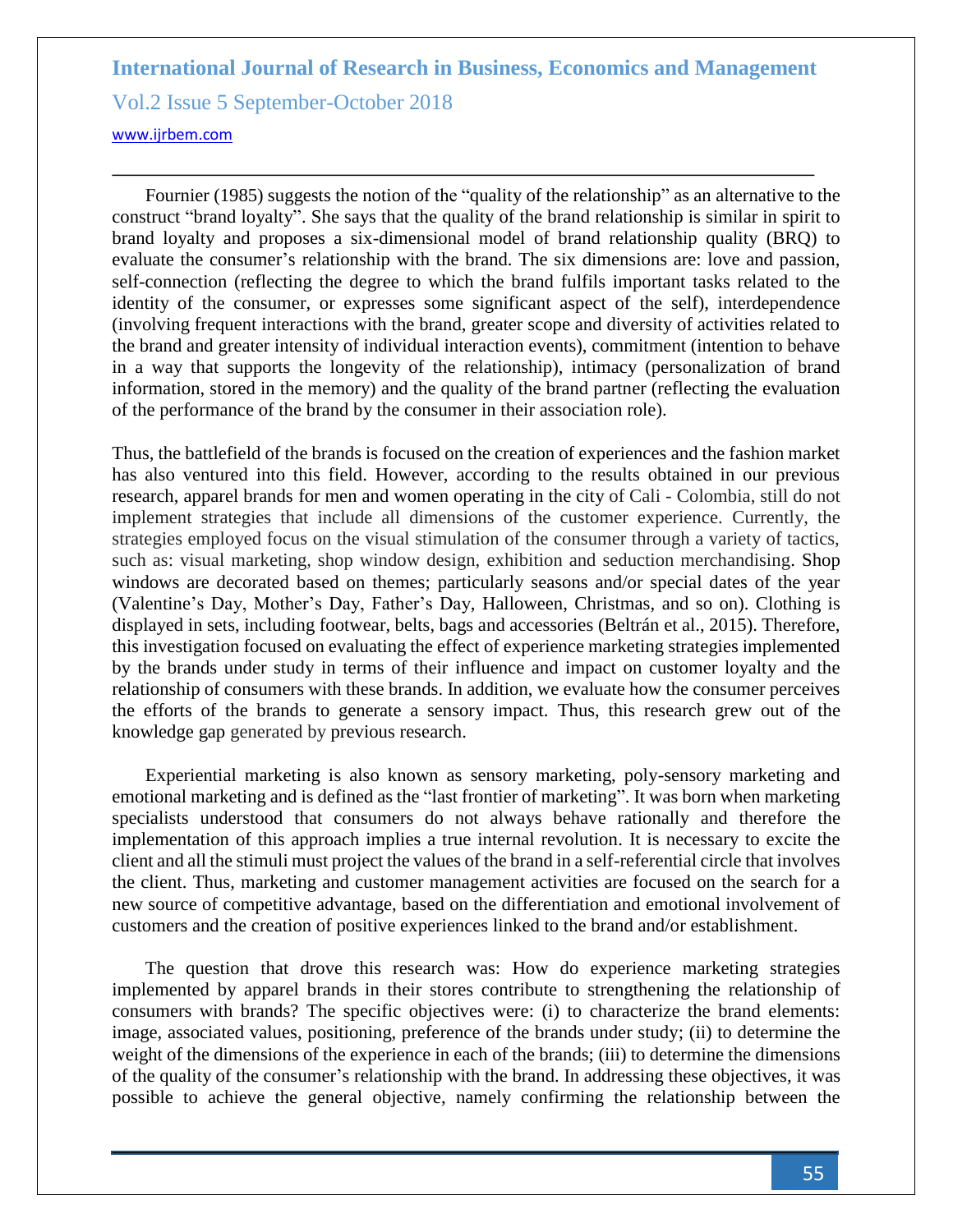experience marketing strategies implemented in the stores and the bonds of the consumers with the brands in the cities of Barranquilla and Cali, Colombia.

This research confirms the positive correlation between experience marketing strategies implemented by apparel brands for men and women in their stores and the relationship of the consumer with the brand. In addition, it is evidenced that sensory stimulation, primarily in the design of shop windows, contributes to establishing an emotional bond with the brand. This link starts with liking, followed by brand preference, progressing to the consumer feeling positive emotions and love for the brand.

#### **MATERIALS AND METHODS**

The research was of a simple transversal quantitative type, in which a representative sample of the population was surveyed, as shown in Table 3, namely: men and women of socio-economic levels 3, 4 and 5, aged between 18 and 30 years and residing in the cities of Barranquilla and Cali. In all, 11 brands of apparel for men and women were studied.

| <b>Cities</b>    | Popula<br>Sampl<br>tion<br>e size<br>size |     | <b>Error</b><br>range | Confide<br>nce<br>level |  |
|------------------|-------------------------------------------|-----|-----------------------|-------------------------|--|
| Two<br>cities    | 685,000                                   | 697 | 3.8                   | 95%                     |  |
| Barranq<br>uilla | 270.000                                   | 309 | 5.5                   | 95%                     |  |
| Cali             | 415.000                                   | 388 | 5.2                   | 95%                     |  |

#### **Table 3: Distribution of the sample in the two cities**

Note: authors' elaboration (2018).

The estimations applied for the samples were as follows:

n Barranquilla = 
$$
\frac{Z^2 a x p x q}{e^2}
$$
 =  $\frac{(1.96)^2 (50 \times 50)}{(5.5)^2}$  = 309  
n Cali =  $\frac{Z^2 a x p x q}{e^2}$  =  $\frac{(1.96)^2 (50 \times 50)}{(5.2)^2}$  = 388

In the first stage of the study, a theoretical exploration was carried out, reviewing theoretical developments in branding, the marketing of experience and the relationship of the consumer with the brand. Based on these thematic axes, a tracking of national and international research was carried out and, finally, scales were identified for the measurement of: brand, the dimensions of experience marketing and the relationship levels of the consumer with the brand.

For the collection of data, a multi-factor questionnaire was constructed in which dimensions of different scales were used. For analysis of the brand, the dimensions proposed by Asker (1991)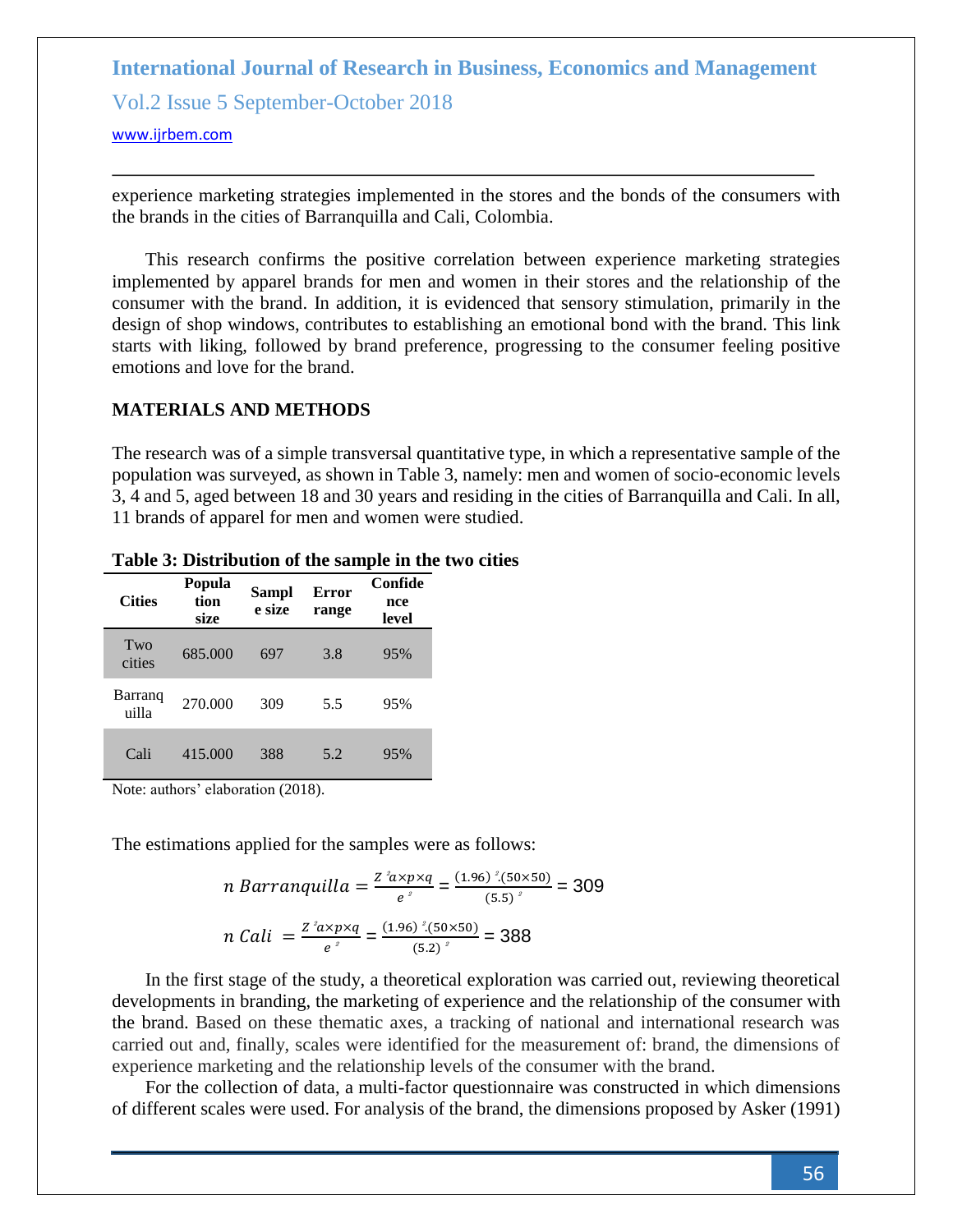<www.ijrbem.com>

were taken as the reference, namely brand loyalty, perceived quality/leadership (popularity, brand concept, perception of product, product acceptance), association/differentiation (personality– brand positioning values associated with the brand), brand awareness (recall, top of mind, preference). To analyse the "relationship with the brand" factor, we used the dimensions proposed by Ahuvia, Bagozzi and Batra (2012) and by Fournier (1994), i.e. love/passion for the brand, brand loyalty, identification with the brand, emotional connection with the brand. To evaluate the brand experience factor, the scale proposed by Brakus, Schmitt and Zarantonello (2009) was selected, comprising sensory, emotional, cognitive and behavioural action dimensions.

| Table 4: Factors and dimensions evaluated in the questionnaire |  |
|----------------------------------------------------------------|--|
|----------------------------------------------------------------|--|

| <b>FACTOR</b> (Dimensions)         | <b>Items</b>                                               |
|------------------------------------|------------------------------------------------------------|
| <b>BRAND</b>                       | I buy the brand frequently                                 |
| 1. Brand loyalty                   | It's my favourite brand                                    |
|                                    | I will buy the brand again                                 |
|                                    | I am loyal to the brand**                                  |
|                                    | I visit the brand's store frequently**                     |
|                                    | I follow the brand in social networks**                    |
|                                    | I think I'm a fan of the brand**                           |
| 2. Perceived quality               | The brand has the best quality                             |
|                                    | It is an innovative brand                                  |
|                                    | The brand has the best design                              |
|                                    | The brand has a variety of lines                           |
| 3. Association - differentiation   | Values and anti-values associated with the brand           |
|                                    | <b>Brand positioning</b>                                   |
| 4. Brand awareness                 | Top of mind                                                |
| <b>RELATIONSHIP WITH THE BRAND</b> |                                                            |
| 1. Emotional value                 | Emotions, feelings, moods associated with the brand        |
| 2. Emotional connection            | Satisfaction with the brand                                |
|                                    | I love the brand*                                          |
|                                    | I like the brand                                           |
|                                    | Use of the brand makes me feel happy*                      |
|                                    | I feel a strong identification with the brand*             |
|                                    | I feel proud to be a brand client*                         |
|                                    | The brand is present at important moments of my life*      |
|                                    | The brand evokes memories and pleasant moments for me*     |
|                                    | The brand identifies with my lifestyle*                    |
| <b>BRAND EXPERIENCE</b>            |                                                            |
| 1. General perception              | Perception of the experience offered by the brand          |
| 2. Sensory stimulation             | Impact on the senses (sight, smell, taste, hearing, touch) |
|                                    | Aesthetics of stores                                       |
|                                    | Design of shop windows                                     |
|                                    | Interior design of stores                                  |
| 3. Affective stimulation           | The brand stimulates interaction with others               |
|                                    | The brand makes me feel part of a community                |
|                                    | The brand changes my mood                                  |
|                                    | I strongly identify with the brand*                        |
|                                    |                                                            |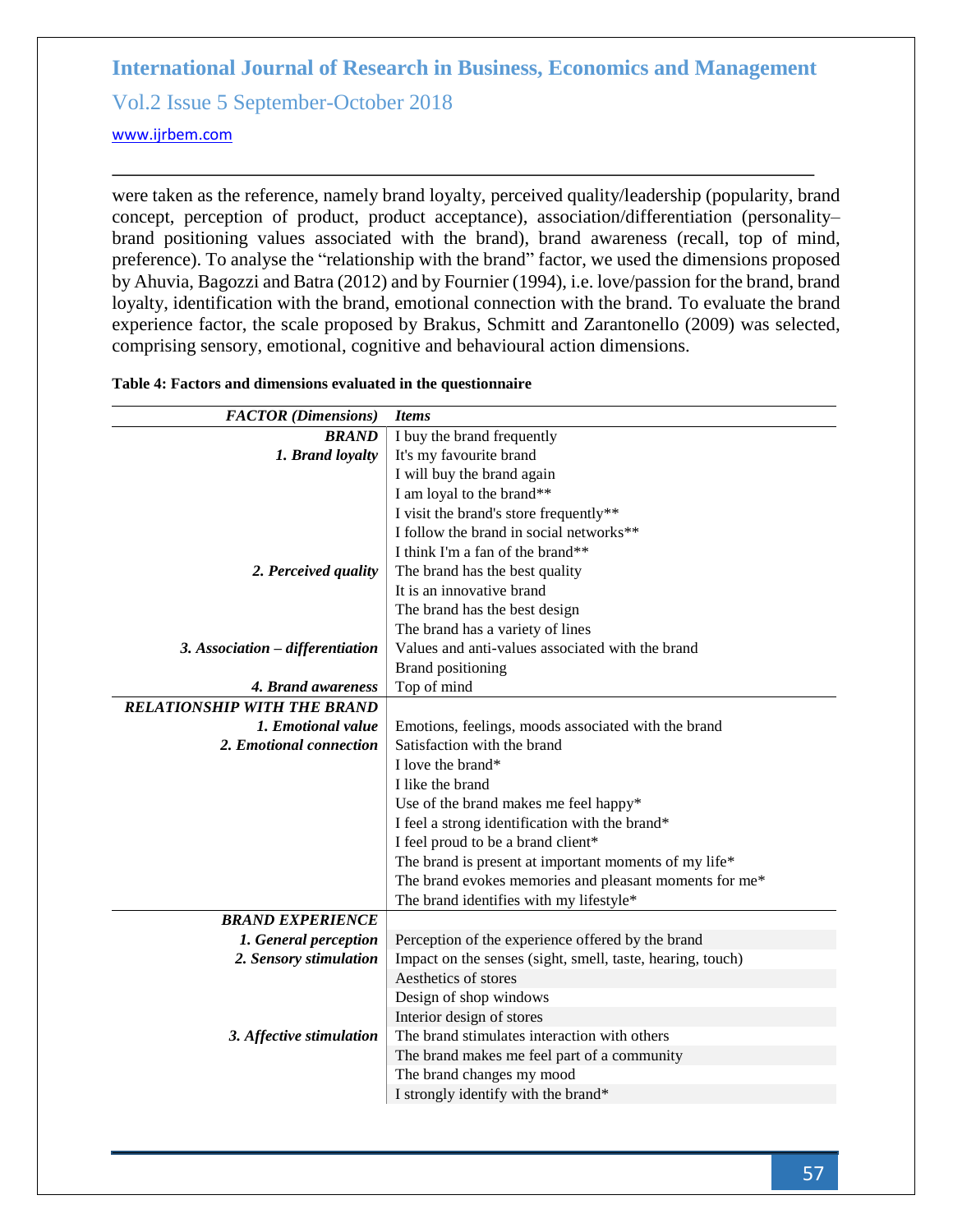|                             | I visit the brand's stores frequently**                |
|-----------------------------|--------------------------------------------------------|
|                             | I follow the brand on social networks**                |
|                             | The use of the brand makes me feel happy*              |
|                             | The brand evokes memories and pleasant moments for me* |
|                             | I am loyal to the brand**                              |
|                             | The brand identifies with my lifestyle*                |
|                             | The brand is present at important moments of my life*  |
|                             | The brand excites me                                   |
|                             | I feel proud to be a brand client*                     |
|                             | I think I'm a fan of the brand**                       |
|                             | I like the brand*                                      |
|                             | I love the brand*                                      |
|                             | The brand generates positive emotions                  |
| 4. Behavioural stimulation  | The brand motivates me to do things                    |
| 5. Intellectual stimulation | The brand makes me curious                             |
|                             | The brand inspires me                                  |

Note: authors' elaboration (2018)

For the analysis of the data, descriptive statistics were used, processing the data in the SPSS program (version 24).

#### **RESULTS**

The branding elements characterized in this investigation were brand awareness, brand loyalty, association/differentiation and perceived quality. Regarding the first dimension, it was established that brands representing higher top of mind are those that implement strategies of window designs and display merchandising with greater impact. Also, it was established that the brands obtained the highest top of mind values were also those from which most purchases were made and therefore the most visited points of sale (Table 5).

| <b>Table 5: Elements of branding</b> |             |               |                   |  |  |  |  |
|--------------------------------------|-------------|---------------|-------------------|--|--|--|--|
| <b>BRAND</b>                         | <b>TOP</b>  |               | <b>BRAND</b>      |  |  |  |  |
| OF                                   |             | <b>SHOP</b>   | <b>PREFERENCE</b> |  |  |  |  |
|                                      | <b>MIND</b> | <b>AND</b>    |                   |  |  |  |  |
|                                      |             | <b>BUYING</b> |                   |  |  |  |  |
| Z1                                   | 14%         | 19%           | 22%               |  |  |  |  |
| AD1                                  | 12%         | 23%           | 18%               |  |  |  |  |
| ST <sub>1</sub>                      | 7%          | 14%           | 17%               |  |  |  |  |

Note: Names of the brands were coded and these percentages correspond to the total of the sample (697 people).

The values associated with brands that present the highest top of mind and are preferred by consumers are authenticity, creativity, success, passion and adventure.

Positioning is the place that a brand occupies in the mind of the consumer and is a consequence of the experience with the brand and of advertising. The differential positioning of the brands with the highest top of mind and with more frequent visits to their stores and purchases is thus apparent (see Table 6).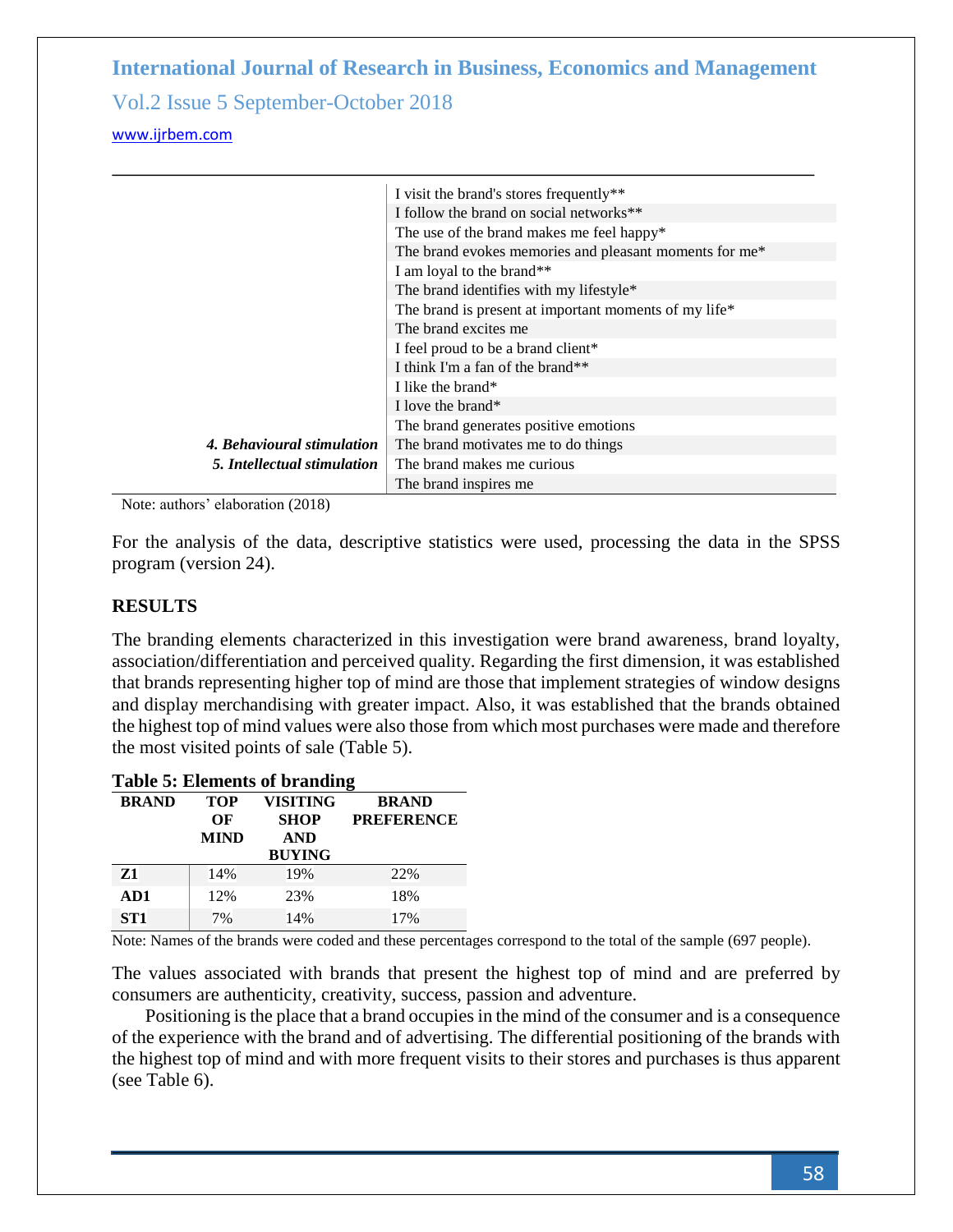<www.ijrbem.com>

| <b>Table 6: Positioning elements</b>  |      |                 |                 |      |  |  |  |
|---------------------------------------|------|-----------------|-----------------|------|--|--|--|
| <b>Positioning elements</b>           | AD1  | N <sub>K1</sub> | ST <sub>1</sub> | Z1   |  |  |  |
| Innovative brand                      | 19   | 14.0            | 10.0            | 18.0 |  |  |  |
| <b>Best quality</b>                   | 19   | 14.0            | 8.8             | 16.8 |  |  |  |
| <b>Best sportswear brand</b>          | 24.0 | 17.6            | 5.9             | 15.0 |  |  |  |
| The most chic and good price          | 13.8 | 9.9             | 14.8            | 20.0 |  |  |  |
| Exclusive garments                    | 18.6 | 14.1            | 9.7             | 17.6 |  |  |  |
| Trend clothing and good price         | 14.8 | 11.8            | 14.5            | 19.6 |  |  |  |
| <b>Best located stores</b>            | 18.2 | 13.0            | 11.4            | 18.5 |  |  |  |
| Best garment display                  | 13.0 | 9.8             | 11.3            | 33.0 |  |  |  |
| Eye-catching window designs           | 14.0 | 10.0            | 10.2            | 33.6 |  |  |  |
| Stores with better interior design    | 18.0 | 12.5            | 12.2            | 18.7 |  |  |  |
| Provides different experiences        | 18.9 | 14.2            | 9.2             | 16.6 |  |  |  |
| Small boutiques within the same store | 12.2 | 9.2             | 14.9            | 31.3 |  |  |  |

#### **Table 6: Positioning elements**

Note: The table contains the elements for the positioning of the brands with the highest top of mind and these are associated with experience marketing strategies in the stores.

In terms of the experience factor, as shown in Table 7 the dimensions evaluated were as follows: general perception of the experience, sensory stimulation, affective stimulation, cognitive stimulation and behavioural stimulation. In all, 94% of the respondents who named the brand AD1 considered the experience of the brand to be very good. The same applies to the Z1 brand (93.4%).

The sense most stimulated by all the brands under study is visual, followed by touch, the latter because the brands allow customers to touch the garments and go to the changing room to try them out. In this regard, the AD1 brand stands out (22.1%), followed by Z1 (20%) and ST1 (13%).

| <b>BRAND</b>    | <b>SENS</b> | <b>EMOT</b> | <b>COGN</b> | <b>BEHAV</b> | TL.          |
|-----------------|-------------|-------------|-------------|--------------|--------------|
|                 |             |             |             |              | <b>BRAND</b> |
|                 |             |             |             |              | <b>EXPER</b> |
| AD1             | 79.2        | 83.5        | 71.7        | 68.6         | 60.6         |
| ES1             | 87.5        | 100.0       | 50.0        | 50.0         | 57.5         |
| LV1             | 81.1        | 64.9        | 54.1        | 54.1         | 50.8         |
| NK1             | 72.9        | 84.7        | 59.3        | 81.4         | 59.7         |
| SF <sub>1</sub> | 82.8        | 77.6        | 62.1        | 53.4         | 55.2         |
| ST <sub>1</sub> | 79.6        | 83.7        | 66.3        | 43.9         | 54.7         |
| Z1              | 88.0        | 72.9        | 69.2        | 43.6         | 54.7         |

#### **Table 7: Dimensions of brand experience**

Note: authors' elaboration (2018).

In general, brands are associated with emotions, feelings and positive moods. Among these, those that stand out are fun, safety, trust and sympathy for AD1 and sympathy, security and trust for Z1.

The AD1 brand (25.2%) is experienced as encouraging interaction with others and in addition the use of its products is associated with moments of encounters with others, particularly in spaces of sports activity. In general, this brand is the one that scores best for the components of feelings and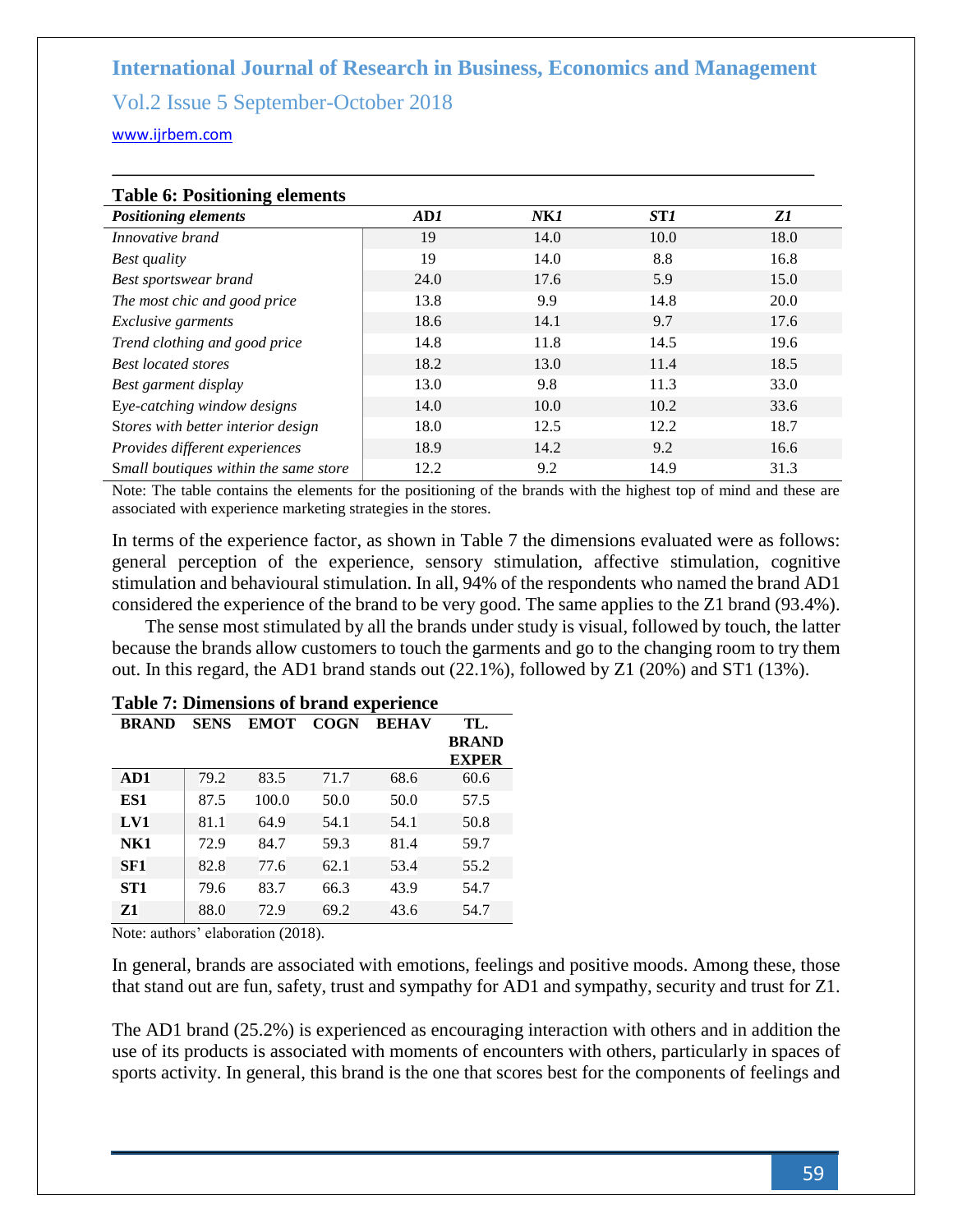<www.ijrbem.com>

emotions associated with the brand, especially a sense of fun as an emotion exclusively related to it.

For AD1 (23.4%) and Z1 (19%), the value of the brand stands out as among the most important moments in the lives of the respondents, followed by strong identification with the brand (see Table 8).

#### **Table 8: Emotions and feelings associated with brands**

| <b>BRAND</b>   | TENDERNESS       | SYMPATHY       | SATISFACTI               | IOY                      | <b>ENTHUSIAS</b>         | FUN                     | PRIDE                    | <b>SAFETY</b>            | TRUST                               |
|----------------|------------------|----------------|--------------------------|--------------------------|--------------------------|-------------------------|--------------------------|--------------------------|-------------------------------------|
| <b>AD</b>      | $\overline{4}$   | 6              | $\overline{\mathcal{L}}$ | 3                        | 5                        | 8                       | $\overline{c}$           | 7                        | 6                                   |
| $\mathbf{1}$   |                  | 6              | $\overline{\mathbf{c}}$  | 8                        | 3                        | 5                       | $\overline{4}$           | 8                        | 8                                   |
|                | $\theta$         | 3              | $\overline{c}$           | 1                        | $\overline{c}$           | $\overline{\mathbf{c}}$ | 8                        | $\overline{\mathbf{c}}$  |                                     |
| $\frac{N}{K1}$ |                  | 9              | $\boldsymbol{0}$         | 1                        | $\mathbf{1}$             | 6                       |                          | 6                        | $\frac{3}{1}$                       |
| SF             | $\overline{c}$   | 3              | $\overline{c}$           | 1                        | $\overline{c}$           | $\,1$                   | 1                        | $\overline{c}$           | $\mathbf{1}$                        |
|                |                  | $\overline{c}$ | $\overline{\mathcal{L}}$ | 7                        | $\mathbf{1}$             | 8                       | $\overline{\mathcal{L}}$ | 9                        |                                     |
| 1<br>ST        | 5                | 6              | 3                        | $\overline{\mathcal{L}}$ | 3                        | 3                       | 9                        | $\overline{\mathcal{L}}$ |                                     |
| $\mathbf{1}$   |                  | $\overline{0}$ | $\overline{7}$           | $\overline{0}$           | 8                        | 8                       |                          | $\mathbf{1}$             |                                     |
| $\overline{z}$ | 1                | 7              | $\overline{4}$           | 1                        | $\overline{\mathcal{L}}$ | $\overline{\mathbf{3}}$ |                          | 6                        | $9\overline{5}0$<br>$5\overline{5}$ |
|                | $\boldsymbol{0}$ | 1              | $\overline{c}$           | 9                        | 3                        | 6                       | $rac{2}{5}$              | $\overline{c}$           |                                     |

Note. authors' elaboration (2018)

The relationship between the consumer and the brand was evaluated based on the following dimensions:

- Loyalty towards the brand (preference, frequency of visits to the points of sale, follower on social networks)
- Satisfaction with the brand (liking, happiness)
- Feelings, emotions towards the brand (love, pride)
- Identification (present at important moments, pleasant memories, identification with lifestyle)

Purchase intention as an expression of satisfaction with the brand is greater than 90% for all brands. The brands that led this research in terms of being top of mind, differential positioning, first brand considered for purchase and/or visiting points of sale and preferences obtained percentages superior to 70% in the evaluation.

#### **DISCUSSION**

Previous research has demonstrated the existence of a relationship between the implementation of marketing strategies based on experience and the strengthening of brand value, but the relationship between the consumer and the brand has been included as a dimension of the brand value. Other authors have also studied the relationship between the experience marketing strategies and consumer attitudes and purchase intention. This research assumed the relationship with the brand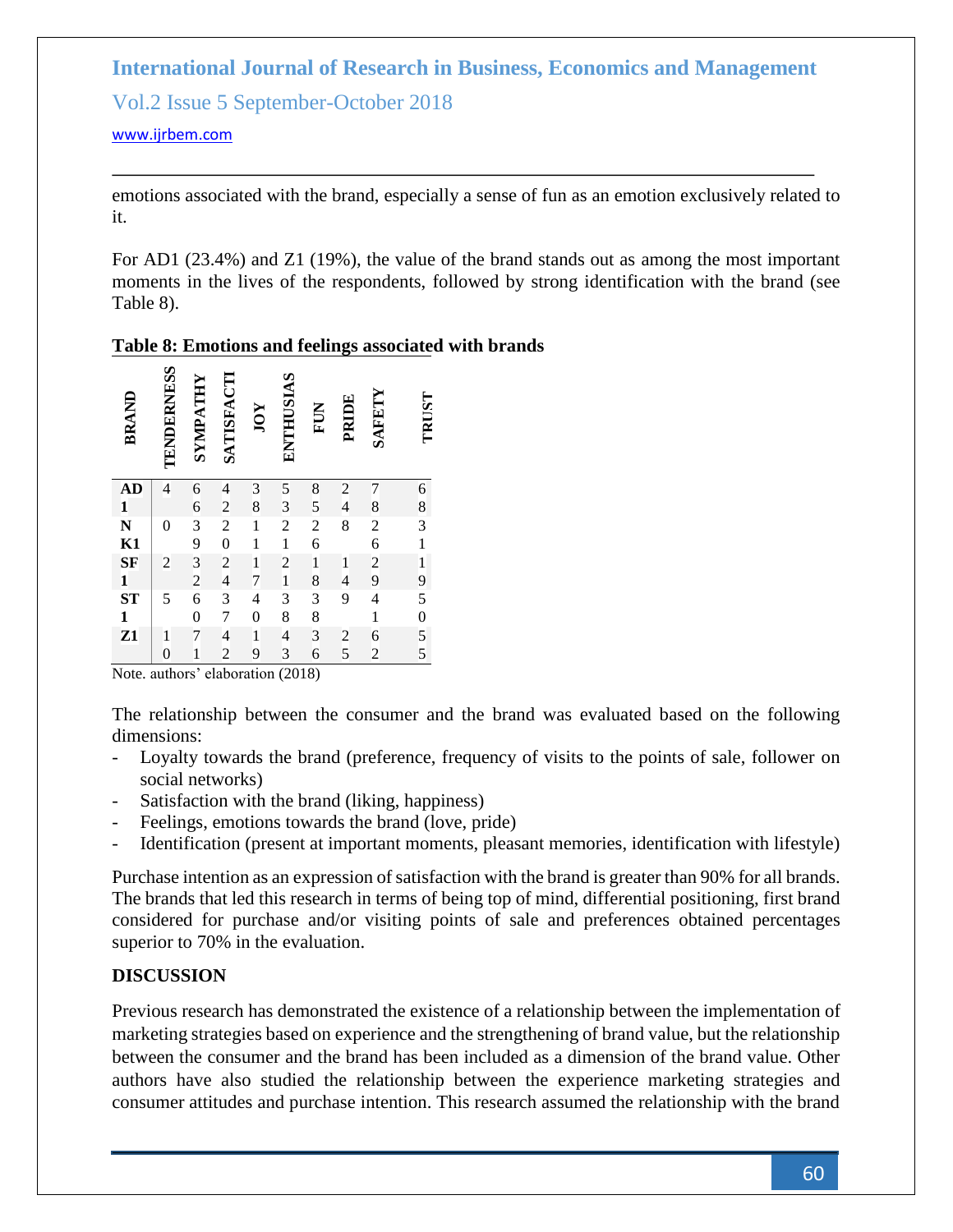<www.ijrbem.com>

to comprise a multidimensional factor and adopted a six-dimensional BRQ model in which the dimensions were as follows: love and passion, self/connection, independence, commitment, intimacy and quality of the brand partner. All of these dimensions scored higher in brands with memorable marketing strategies.

#### **CONCLUSIONS**

In general, the dimensions of the brand value factor evaluated in this research are coherent with each other in terms of their scores; there is a close relationship between top of mind, brand preference, visiting points of sale and websites, values associated with brands and positioning. Among the dimensions of brand experience evaluated, the sensory dimension is focused on the stimulation of the sense of sight, with the stimuli of other senses not being named by the respondents. Visual stimulation is directed first by window design strategies and second by the strategies of visual merchandising implemented inside the store.

It is necessary to remember that the 11 brands under study were chosen because it was confirmed in previous research that they implemented experience marketing strategies in their points of sale in shopping centres in which they have a presence in the cities of Cali and Barranquilla, Colombia. Also, in the conclusions of a previous study, it was established that their promotional strategies are focused on sensory stimulation, specifically on the sense of sight, in addition to allowing a tactile experience for customers.

Regarding branding, it is recognized that the brand building strategies of those considered are based first on the concentration of experience at the point of sale and second on the values associated with what quality means in this category, namely fashion trends and the design of the garments. The AD1 and Z1 brands have a positioning based on the window design and visual merchandizing strategies, as well as the differential benefits provided by each of the brands: quality, exclusivity, design and specificity in its category (AD1: best sportswear). Four values associated with the brands stand out: authenticity, creativity, success and simplicity. These are associated with the benefits that brands bring to their consumers. We thus confirm the hypothesis of a positive correlation between experience marketing strategies implemented by clothing brands for men and women and the consumers' relationships with the brands.

#### **REFERENCES**

Alcaide Casado, J. C. (2010). Fidelización de clientes, Madrid ESIC Editorial, p. 277.

Alfaro, E., Brunetta, H., Burgos, E. Muñoz, B., Castelló, J., Martínez-Ribes, Ll., Molina, C., Navarro, B., Solanas, S., Rivero, F. Ruiz, J., Valverde, J.,Velilla, J.(2012). Customer experience. Una visión multidimensional del marketing de experiencia, CEMbook, 2010 (p. 20).

Assael, H. (2001). *Consumer Behavior and Marketing Action*, 6th edition. Singapore: Thomson Learning,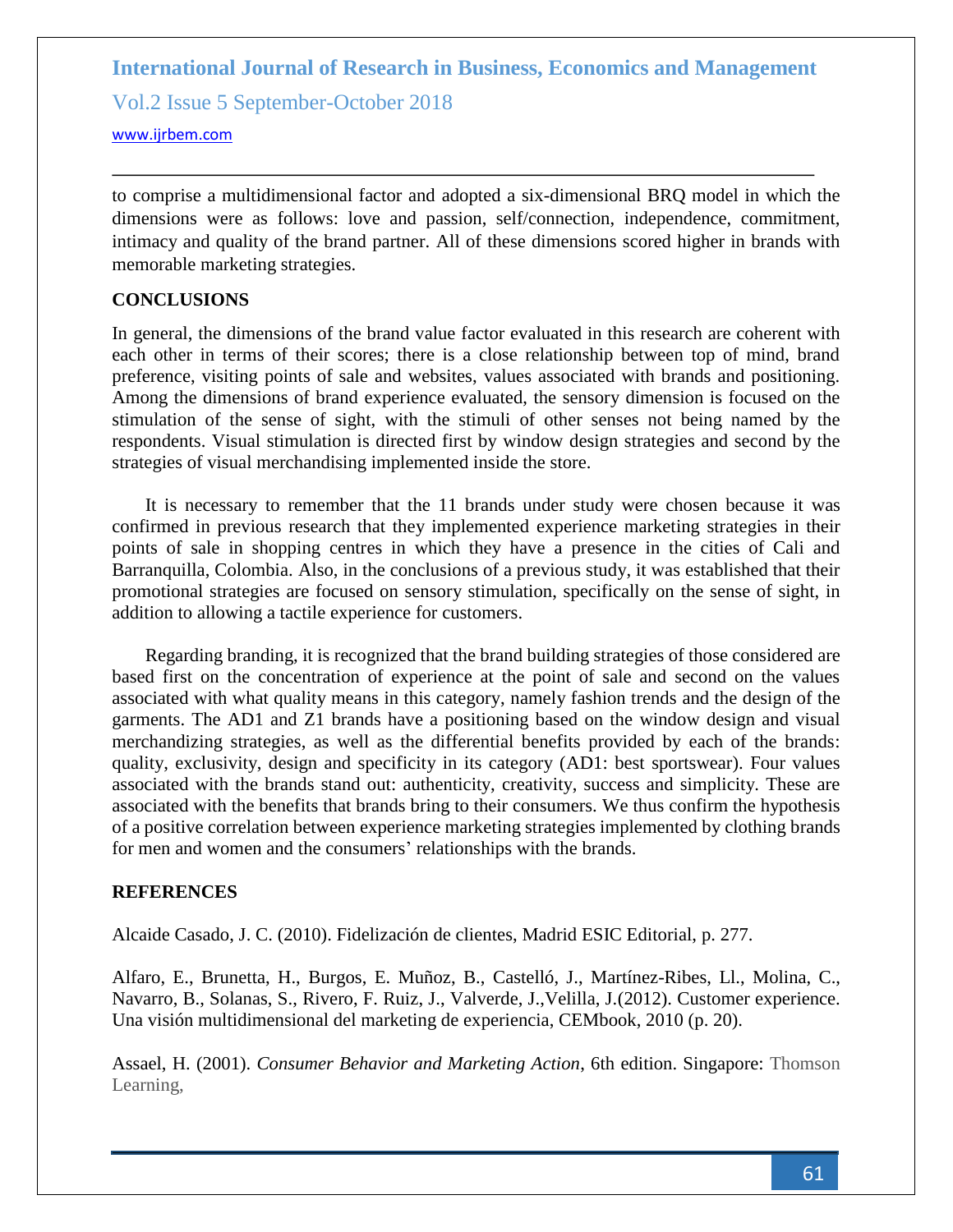#### **International Journal of Research in Business, Economics and Management**

Vol.2 Issue 5 September-October 2018

<www.ijrbem.com>

Brakus, J. J., Schmitt, B. H. and Zarantonello, L. (2009). Brand experience: What is it? How do we measure it? And does it affect loyalty? *Journal of Marketing* 73 (3): 52–68.

Camacho, J. (2008). El valor de la marca; Brand Equity. En Página electrónica de Nielsen México. [En línea] Disponible en: http://mx.nielsen.com/press/Elvalordelamarca BrandEquity.shtml (consulta: diciembre de 2016).

Fishbein, M. and Ajzen, I. (1975). *Beliefs, Attitudes, Intentions and Behavior: An Introduction to Theory and Research*. Reading, MA: Addison-Wesley.

Galvis, L. A. (2011). *Geografía del déficit de vivienda urbano: los casos de Barranquilla y Soledad* (No. 008046). Banco de la República-Economía Regional.

Gobé, M. (2001). *Emotional Branding: The New Paradigm for Connecting Brands to People.* New York, NY: Allworth Press.

Gómez, C. and Darío, H. (2012). Marketing Emocional, la forma para lograr la fidelidad de los clientes. Semestre Económico, vol. 7, núm. 13, enero-junio, 2004, pp. 203-211 ISSN: 0120-6346 Universidad de Medellín Colombia. Available at <http://revistas.udem.edu.co/index.php/economico/article/view/1143/1111>

Holbrook, M. B. and Hirschman, E. C. (1982). The experiential aspects of consumption: Consumer fantasies, feelings, and fun. *Journal of Consumer Research* 9 (2): 132–140.

Keller K. L. (1993). Conceptualizing, measuring and managing customer-based brand equity. *Journal of Marketing* 57, p. 17.

Lindstrom, M. (2005). *Brand Sense: Build Powerful Brands through Touch, Taste, Smell, Sight, and Sound*. New York, NY: The Free Press.

Manzano, R., Gavilán, D., Avello, M. and Abril, C. (2011). *Marketing Sensorial: Editorial*. Ed. Prentice Hall. *M*adrid. España.

Morrison, S. and Crane, F. (2007). Building the service brand by creating and managing an emotional brand experience. *Journal of Brand Management* 14 (5): 410–421.

Pine, J. and Gilmore, J. (1998). Welcome to the experience economy. *Harvard Business Review* (July–August): 98.

Pine, J. and Gilmore, J. (2000a). *La economía de la experiencia*. Barcelona: Ediciones Granica S. A.

Pine II, B. J. and Gilmore, J. H. (2000). Satisfaction, sacrifice, surprise: Three small steps create one giant leap into the experience economy. *Strategy and Leadership* Vol 28 (1): 18–23. Available at<http://www.emeraldinsight.com/journals.htm?articleid=872771&show=html>